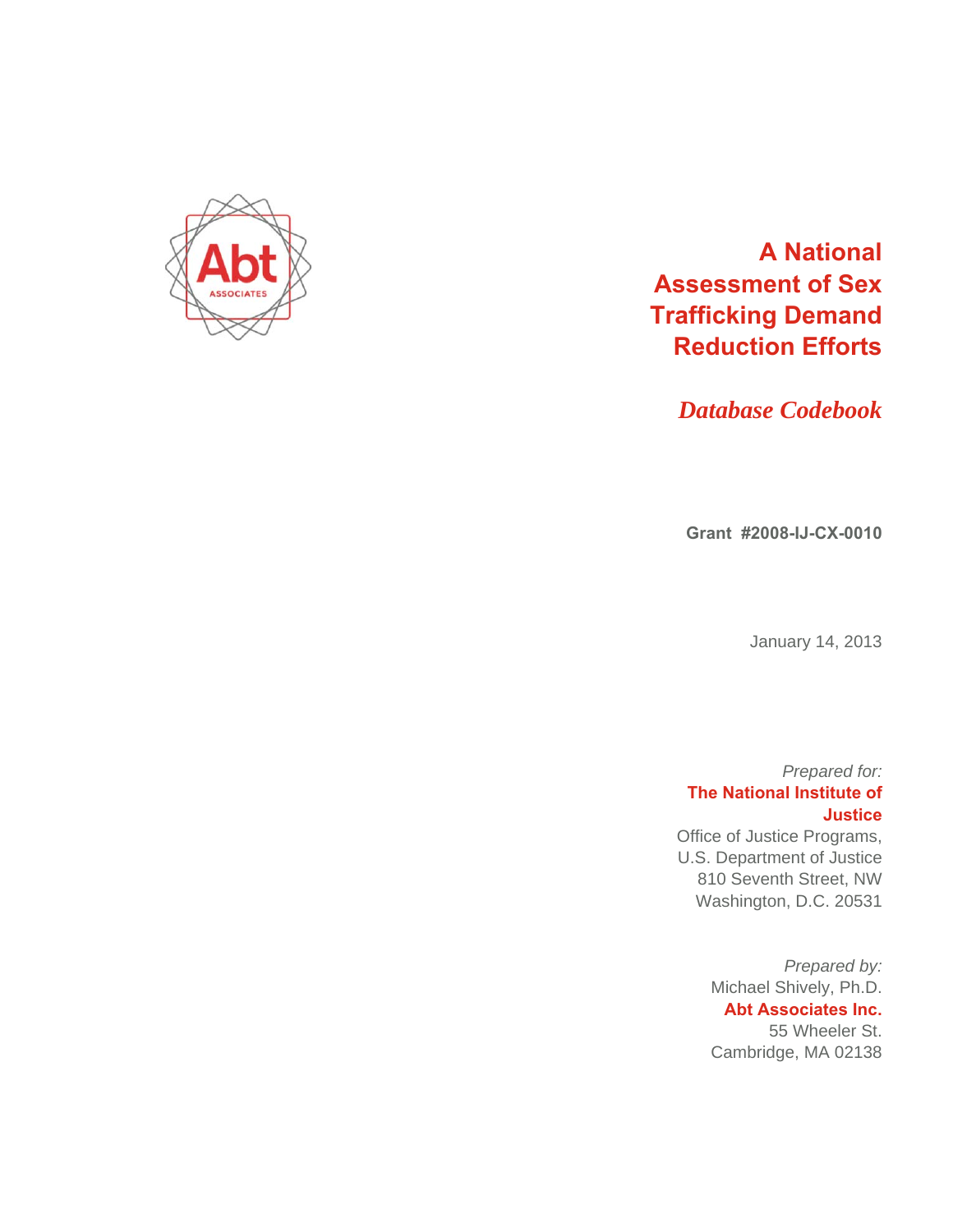### National Assessment Database Codebook

**Table of Contents** 

| $12^{-}$ |  |  |  |
|----------|--|--|--|
|          |  |  |  |
|          |  |  |  |
|          |  |  |  |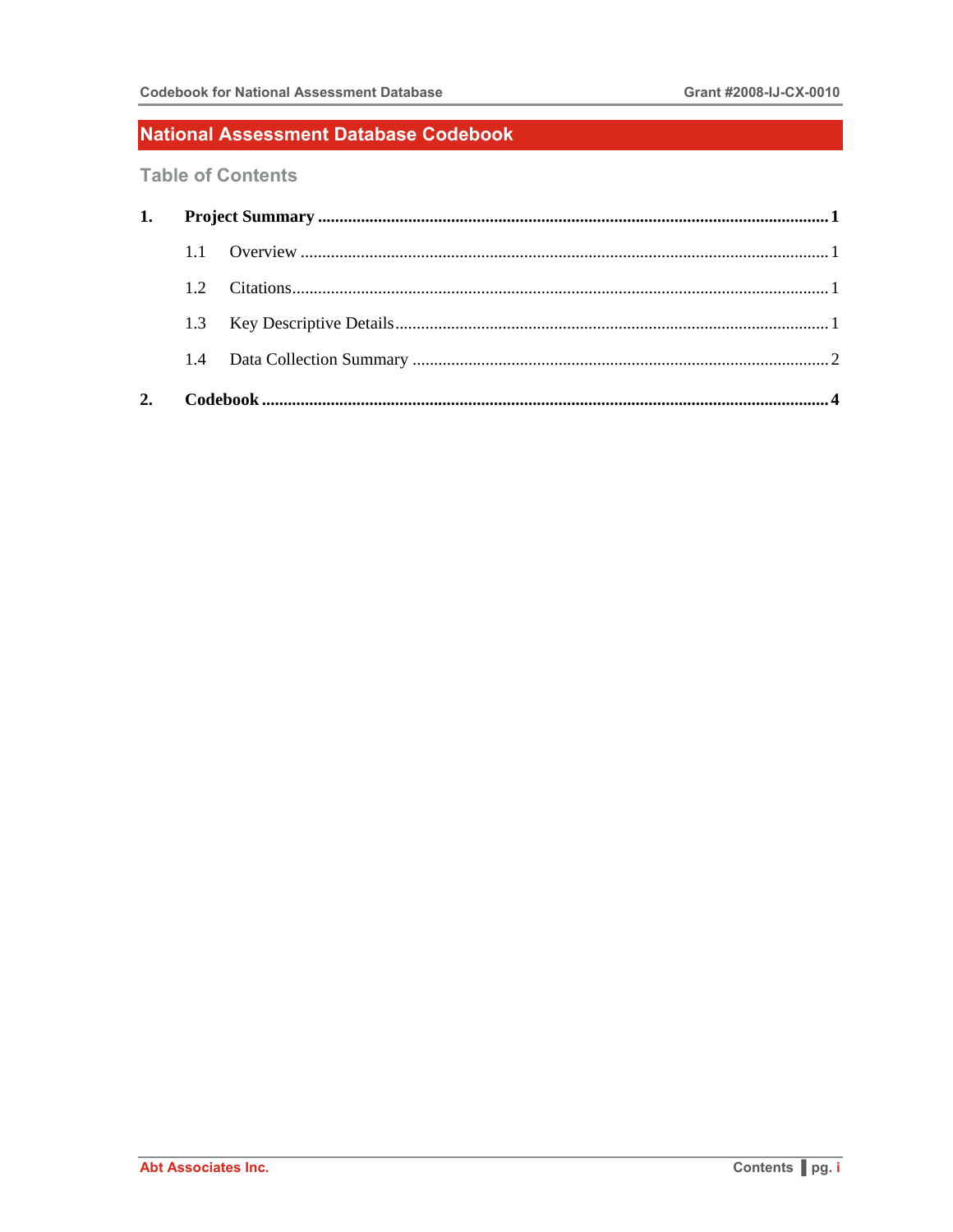# **1. Project Summary**

#### **1.1 Overview**

To combat prostitution and human trafficking for the purpose of sexual exploitation, criminal justice interventions and collaborative programs have emerged that focus on reducing demand for commercial sex. In a prior study, Abt Associates found that the use anti-demand approaches was more widespread throughout the United States than previously thought, but also found that little research or descriptive information was available about the vast majority of interventions. It was also evident that communities attempting to address demand had often done so with little guidance from the collective experience of others; consequently, some initiatives had struggled or failed when faced with problems that had been solved elsewhere.

In October 2008 the National Institute of Justice (NIJ) awarded a grant to Abt Associates Inc. to conduct a study, entitled *A National Assessment of Sex Trafficking Demand Reduction Efforts*, intended to fill these gaps. The project was designed to develop a descriptive overview of antidemand tactics employed throughout the United States and to provide practitioners with actionable information to assist them in starting, improving, or sustaining initiatives. To accomplish these objectives, a three year study was conducted that involved a ass screening

#### **1.2 Citations**

- The research producing the database was supported by Grant Number 2008-IJ-CX-0010, National Institute of Justice, Office of Justice Programs, United States Department of Justice.
- Recommended citation to be used when attributing the data source:
	- Shively, M., Kliorys, K, & Wheeler, K. (2012). Data from *A National Assessment of Sex Trafficking Demand Reduction Efforts*, supported by Grant Number 2008-IJ-CX-0010, National Institute of Justice, U.S. Department of Justice.

#### **1.3 Key Descriptive Details**

- The database is an Excel file.
- Each row or record represents one site. Each site is either a city or a county (parishes in Louisiana are counted as counties).
- Blanks represent missing values.
- Most of the data were assembled between October 2008 and January 2013. Some of the sites were identified and data were assembled prior to this grant's beginning in 2008, as part of a prior study for the National Institute of Justice. The task of assembling a list of sites known to have engaged in some form of anti-demand effort began in 2007, as part of the research on the evaluation of the First Offender Prostitution Program (NIJ Grant # 2005-DD-BX-0037).
- Data were current at the time of the survey completion, interview, or when they were reported in source materials (such as research or news reports). Over time, practices come and go and activity levels vary, so current practices may be different than those reflected in the database.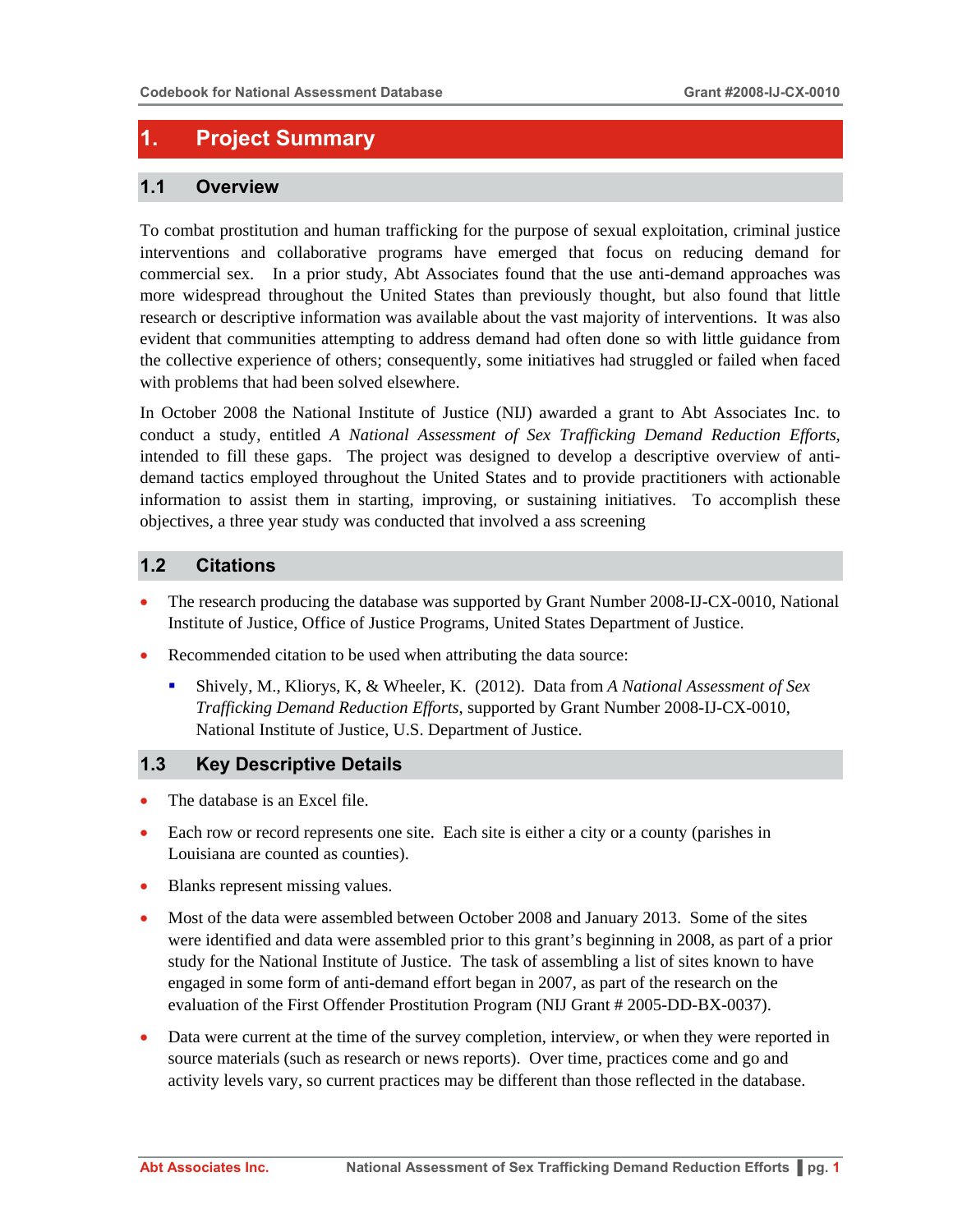#### **1.4 Data Collection Summary**

To assemble the information necessary to pursue the project objectives, we pursued a number of data collection activities, beginning with compiling a preliminary typology of interventions and a list of cities and counties identified as having some form of activity focused on demand reduction as a means of reducing sex trafficking or prostitution. We then conducted a survey and phone interviews with program and agency staff and stakeholders, and site visits that included program observations and in-person interviews. All of those interviewed or who completed a questionnaire were asked to identify other cities or counties that had engaged in any of the tactics discussed. The sampling method could be described as convenience sampling, with elements of Respondent Driven Sampling (RDS). The purpose of the sample was not to generalize or to produce estimations. Instead, it was to treat each site and each respondent as a source of information that could be of use to practitioners in other communities, and to contribute to a descriptive profile of tactics used in the United States.

The database includes data from all sources, including the National Assessment survey and interviews, as well as secondary sources such as news reports, technical reports, books, and journal articles. The steps involved, and the data collected, are summarized below. A fuller discussion of date collection methods is provided in the project final report, available at the DemandForum.net website and through the National Criminal Justice Reference Service.

- *Reviews were conducted of research and evaluation literature (including books, journal articles, and technical reports); news reports; program descriptions and other materials. Resulted in the collection of over 4,000 source documents.* 
	- Web searches for reports about interventions used to combat demand were conducted daily for over three years.
	- **Program documents were collected about all known types of demand reduction interventions.** Documents include: Tactical plans for reverse stings; city ordinances; memoranda of understanding; program agendas; john school curricula; speaking points for public education presentations; the text of decoy advertisements used in web-based reverse stings; program summaries and reports; agency press releases; and prostitution exclusion zone maps.
- *Questionnaires were sent to 500 sites.* 
	- Of these sites, 121 were targeted for more intensive follow-up. The targeted sites were of particular interest for any one of several reasons, such as being a pioneer in the use of a tactic, or having innovative, large, or high-profile programs that have served as models for other sites. We also targeted sites to ensure our sample contained communities of various sizes, and to ensure we interviewed people at sites with each of the types of tactics identified.
- *Completed questionnaires were received from 241 respondents at 199 sites.*
- *227 interviews were conducted with respondents at 75 sites.*
- *Through questionnaires and/or interviews, information was gathered from 274 respondents having the following breakdown of affiliations:*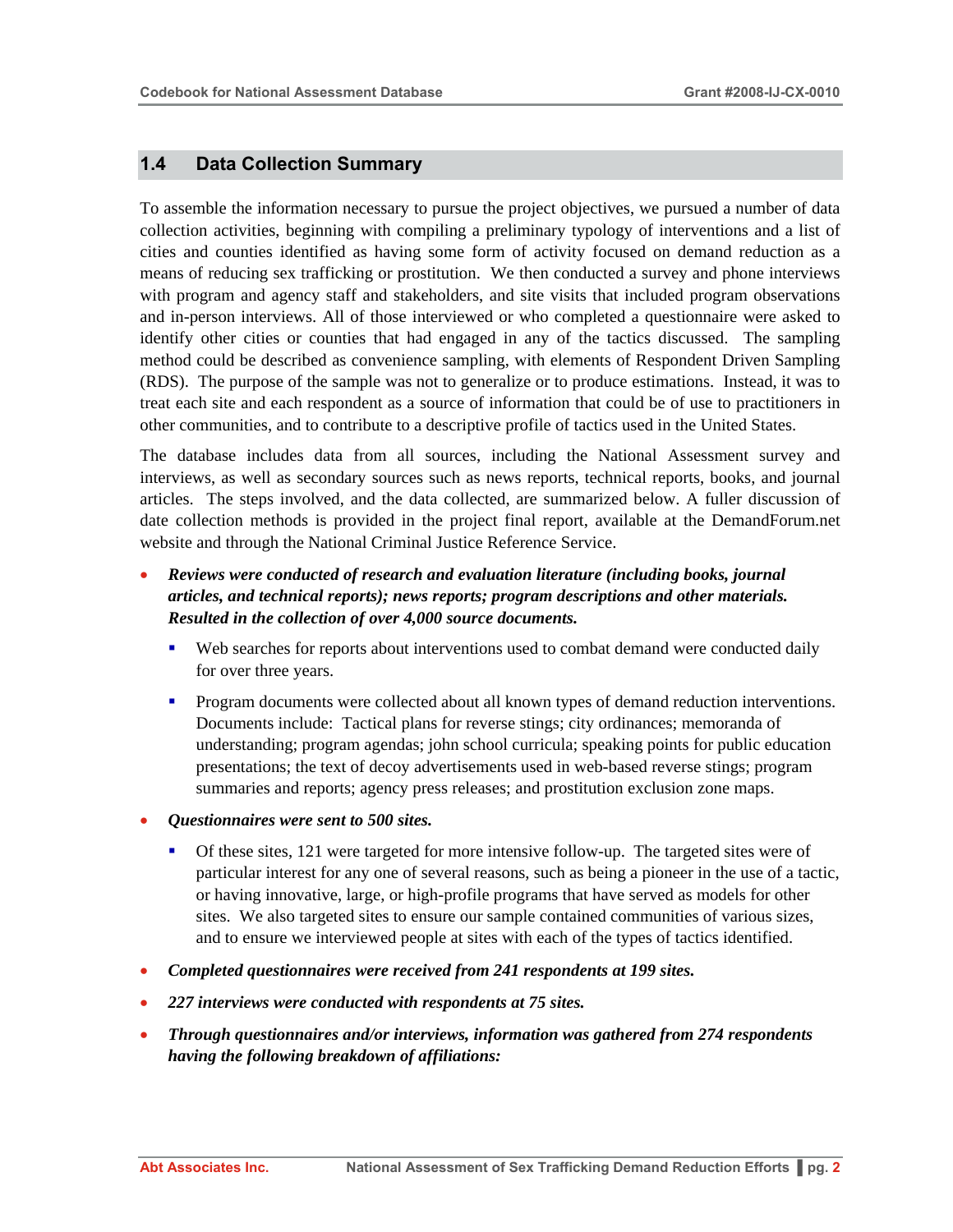- 194 police and sheriff's departments
- 20 city and county prosecutor's offices
- 17 NGOs focused on prostitution and human trafficking
- 13 NGOs providing broad-spectrum social services and support
- 6 private counseling practices
- 6 public health departments
- 5 city/county government (e.g. mayor's offices, city services departments)
- 5 neighborhood organizations
- 11 "other" (community courts, probation departments, universities, Weed & Seed programs)
- *Eleven site visits were conducted:* 
	- Atlanta, GA; Cook County, IL; Indianapolis, IN; Kansas City, MO; National City, CA; Norfolk, VA; Phoenix, AZ; Portland, OR; San Diego, CA; Tucson, AZ; Worcester, MA
- *John schools were observed at five sites:* 
	- Indianapolis, IN; Norfolk, VA; Phoenix, AZ; San Diego, CA; and Worcester, MA. Observations of a sixth john school were conducted for a prior Abt Associates study, and the program is also described in the report (we had observed eight sessions of the john school component of the First Offender Prostitution Program (FOPP) in San Francisco, CA).
- *A total of 902 U.S. cities and counties have been found to have employed at least one kind of proactive anti-demand tactic at some point in time.*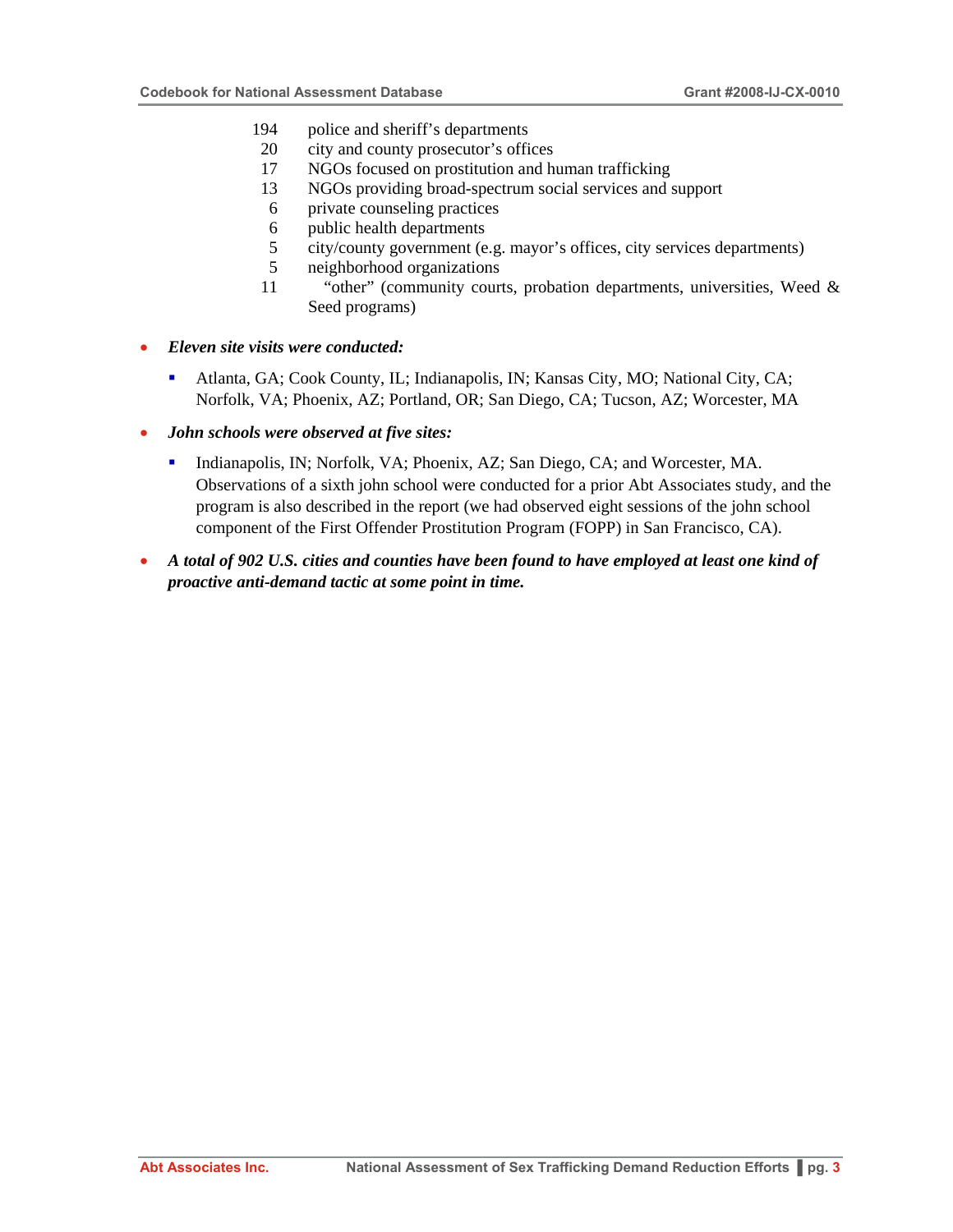т

ī

Τ

## **2. Codebook**

Г

| <b>Variable</b>                     | <b>Variable Description and Value Labels</b>                                                                                                                                                                                                                                                                                                                               | <b>Variable Type</b> |
|-------------------------------------|----------------------------------------------------------------------------------------------------------------------------------------------------------------------------------------------------------------------------------------------------------------------------------------------------------------------------------------------------------------------------|----------------------|
| ID                                  | A community-level identification number.<br>$\bullet$<br>The sequence number is used as a unique identifier for each<br>city or county know to have engaged in any anti-demand<br>intervention.                                                                                                                                                                            | Numeric              |
| Community                           | The name of the city, town, township, parish, or county.<br>$\bullet$                                                                                                                                                                                                                                                                                                      | <b>String</b>        |
| <b>State</b>                        | State in which the community identified to have used<br>٠<br>demand-focused tactics resides.                                                                                                                                                                                                                                                                               | <b>String</b>        |
| Latitude                            | Latitude of community; geocode used for mapping.<br>$\bullet$                                                                                                                                                                                                                                                                                                              | Numeric              |
| Longitude                           | Longitude of community; geocode used for mapping.<br>$\bullet$                                                                                                                                                                                                                                                                                                             | Numeric              |
| Population                          | Population of city or county, from the U.S. Bureau of the<br>$\bullet$<br>Census.<br>Current at the time site was identified, between 2007-2012.<br>$\bullet$<br>Census population figures may have changed since the site<br>was identified.                                                                                                                              | Numeric              |
| County                              | Whether site is a county (also includes Parishes). Variable<br>$\bullet$<br>used to facilitate separations or caparisons between sites and<br>counties.<br>1=county; 0=city or town<br>$\bullet$                                                                                                                                                                           | Numeric              |
| Targeted                            | Whether site was targeted as being of particular interest and<br>$\bullet$<br>the subject of more intensive follow-up to obtain completed<br>questionnaires and/or interviews.<br>1=targeted; 0=not targeted<br>٠                                                                                                                                                          | Numeric              |
| Did 1 <sup>st</sup> Survey          | Completed the brief screening questionnaire<br>$\bullet$<br>1=completed questionnaire; 0=did not<br>$\bullet$                                                                                                                                                                                                                                                              | Numeric              |
| Agreed to<br>Interview              | The $1^{st}$ survey asked respondents whether they would agree<br>$\bullet$<br>to be interviewed.<br>1=agreed; 0=did not agree to be interviewed.<br>$\bullet$                                                                                                                                                                                                             | Numeric              |
| Did interview                       | The number of interviews completed at the site.<br>$\bullet$                                                                                                                                                                                                                                                                                                               | Numeric              |
| <b>Reverse Sting</b>                | Whether community has ever conducted a reverse sting<br>$\bullet$<br>(either street-level, web-based, or both).<br>$1 = yes$ ; $0 = no$<br>٠                                                                                                                                                                                                                               | Numeric              |
| <b>Reverse Sting</b><br>Began       | The year the city or county first conducted reverse stings.<br>$\bullet$<br>Figures are entered into this field only when a respondent or<br>interview subject provided the figure, or when source<br>materials made it clear that a reverse sting was the first<br>occurrence.                                                                                            | Numeric              |
| <b>Reverse Sting</b><br>Annual Freq | Reverse sting annual frequency.<br>٠<br>Stated number of times police do reverse stings in that city<br>or county each year.<br>Limitation: frequency of reverse stings vary over time, in<br>response to police resources, competing demands, and<br>community complaints. These estimates or averages apply<br>for the time period in which the question was answered or | Numeric              |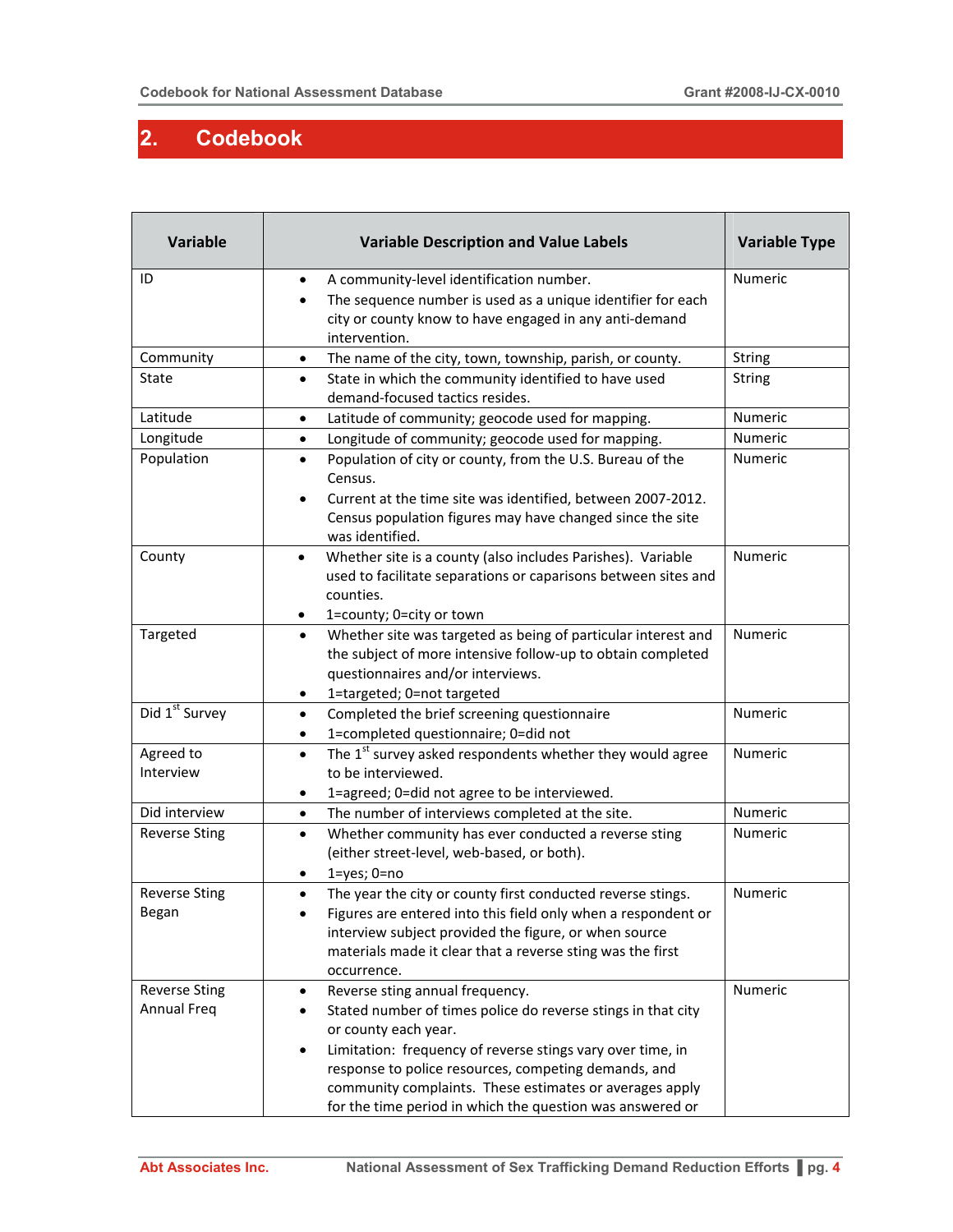|                               | the source materials provided the figure, but may not reflect<br>current practice.                                                                                                                                                                                                                                                                                                                                                            |         |
|-------------------------------|-----------------------------------------------------------------------------------------------------------------------------------------------------------------------------------------------------------------------------------------------------------------------------------------------------------------------------------------------------------------------------------------------------------------------------------------------|---------|
| No. Support<br>Officers       | Number of officers in support of each decoy in reverse stings.<br>$\bullet$                                                                                                                                                                                                                                                                                                                                                                   | Numeric |
| No. Stings                    | Number of separate reverse sting operations known to have<br>$\bullet$<br>occurred at that site.                                                                                                                                                                                                                                                                                                                                              | Numeric |
| <b>Total Arrests</b>          | Number of arrests made in reverse sting operations at that<br>$\bullet$<br>site that occurred in a known number of reverse stings.<br>Figure is entered into this field only for those arrests that can<br>$\bullet$<br>be tied to separate reverse sting operations.<br>Nothing is entered when there is a known number of arrests,<br>$\bullet$<br>but the number of reverse stings conducted in order to make<br>those arrests is unknown. | Numeric |
| No. Decoys Sting<br>$1^1$     | Number of women serving as decoys in this one specific<br>$\bullet$<br>reverse sting operation.                                                                                                                                                                                                                                                                                                                                               | Numeric |
| Arrests Sting 1               | Number of arrest of johns made in this one specific reverse<br>$\bullet$<br>sting operation.                                                                                                                                                                                                                                                                                                                                                  | Numeric |
| Hours Sting 1                 | Number of hours that this one specific reverse sting<br>$\bullet$<br>operated.                                                                                                                                                                                                                                                                                                                                                                | Numeric |
| Decoy Hours 1                 | The number of hours for this specific reverse sting multiplied<br>$\bullet$<br>by the number of decoys deployed in that operation.                                                                                                                                                                                                                                                                                                            | Numeric |
| No. Decoys Sting<br>2         | Number of women serving as decoys in this one specific<br>$\bullet$<br>reverse sting operation.                                                                                                                                                                                                                                                                                                                                               | Numeric |
| <b>Arrests Sting 2</b>        | Number of arrest of johns made in this one specific reverse<br>$\bullet$<br>sting operation.                                                                                                                                                                                                                                                                                                                                                  | Numeric |
| Hours Sting 2                 | Number of hours that this one specific reverse sting<br>$\bullet$<br>operated.                                                                                                                                                                                                                                                                                                                                                                | Numeric |
| Decoy Hours 2                 | The number of hours for this specific reverse sting multiplied<br>$\bullet$<br>by the number of decoys deployed in that operation.                                                                                                                                                                                                                                                                                                            | Numeric |
| No. Decoys Sting<br>3         | Number of women serving as decoys in this one specific<br>$\bullet$<br>reverse sting operation.                                                                                                                                                                                                                                                                                                                                               | Numeric |
| <b>Arrests Sting 3</b>        | Number of arrest of johns made in this one specific reverse<br>$\bullet$<br>sting operation.                                                                                                                                                                                                                                                                                                                                                  | Numeric |
| Hours Sting 3                 | Number of hours that this one specific reverse sting<br>$\bullet$<br>operated.                                                                                                                                                                                                                                                                                                                                                                | Numeric |
| Decoy Hours 3                 | The number of hours for this specific reverse sting multiplied<br>by the number of decoys deployed in that operation.                                                                                                                                                                                                                                                                                                                         | Numeric |
| Community<br>Complaints       | Whether police have conducted operations to address<br>$\bullet$<br>prostitution in response to complaints by residents of the city<br>or county<br>$1 = yes$ ; $0 = no$<br>٠                                                                                                                                                                                                                                                                 | Numeric |
| <b>Business</b><br>Complaints | Whether police have conducted operations to address<br>prostitution in response to complaints by businesses within<br>the city or county                                                                                                                                                                                                                                                                                                      | Numeric |

<sup>1</sup> For each site, additional information about separate reverse sting operations are recorded for up to three reverse stings (Sting 1, Sting 2, Sting 3). The information about each of the reverse stings includes the number of decoys used, the number of hours the reverse sting was conducted, decoy-hours (the number of hours multiplied by the number of decoys deployed)

l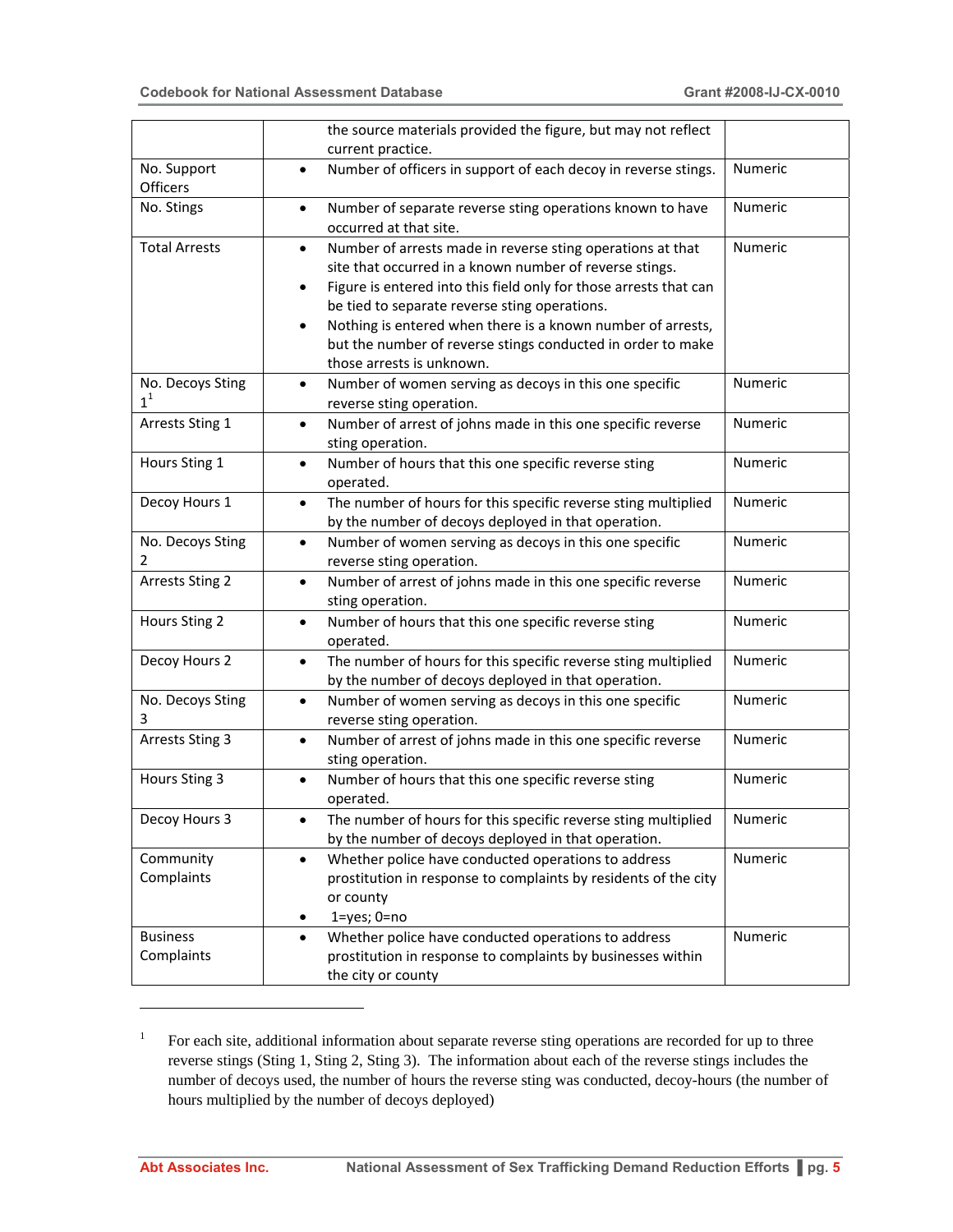|                          | $1 = yes$ ; $0 = no$<br>$\bullet$                                                                                      |         |
|--------------------------|------------------------------------------------------------------------------------------------------------------------|---------|
| <b>Either Complaints</b> | Whether police have conducted operations to address<br>$\bullet$                                                       | Numeric |
|                          | prostitution in response to complaints by either residents or                                                          |         |
|                          | businesses within the city or county.                                                                                  |         |
|                          | $1 = yes$ ; $0 = no$                                                                                                   |         |
| Child Involved           | Whether child 5 years old or younger was in car or hotel<br>$\bullet$                                                  | Numeric |
|                          | room where john arranged to buy sex.                                                                                   |         |
|                          | $1 = yes$ ; $0 = no$<br>$\bullet$                                                                                      |         |
| Web Sting                | Whether site has ever conducted reverse sting using web<br>$\bullet$                                                   | Numeric |
|                          | advertisement to initiate solicitation.                                                                                |         |
|                          | $1 = yes$ ; $0 = no$<br>٠                                                                                              |         |
| Web Sting Began          | The year the city or county first conducted web-based<br>$\bullet$                                                     | Numeric |
|                          | reverse stings.                                                                                                        |         |
|                          | Figures are entered into this field only when a respondent or<br>٠                                                     |         |
|                          | interview subject provided the figure, or when source                                                                  |         |
|                          | materials made it clear that a web reverse sting was the first                                                         |         |
|                          | occurrence at that site.                                                                                               |         |
| Web Sting Annual         | Web-based reverse sting annual frequency.<br>$\bullet$                                                                 | Numeric |
| Freq                     | Stated number of times police do reverse stings in that city                                                           |         |
|                          | or county each year.                                                                                                   |         |
|                          | Limitation: The frequency of web reverse stings vary over<br>time, in response to police resources, competing demands, |         |
|                          | and community complaints. These estimates or averages                                                                  |         |
|                          | apply for the time period in which the question was                                                                    |         |
|                          | answered or the source materials provided the figure, but                                                              |         |
|                          | may not reflect current practice.                                                                                      |         |
| Shaming                  | Whether site has ever engaged in shaming tactics, such as<br>$\bullet$                                                 | Numeric |
|                          | releasing identities of arrestees to news outlets or posting                                                           |         |
|                          | them on a police department website.                                                                                   |         |
|                          | Does not include letters sent home as a form of shaming,<br>٠                                                          |         |
|                          | which is addressed with a separate variable (Letters).                                                                 |         |
|                          | $1 = yes$ ; $0 = no$<br>$\bullet$                                                                                      |         |
| Shaming Began            | The year the city or county first employed a shaming tactic.<br>$\bullet$                                              | Numeric |
|                          | Figures are entered into this field only when a respondent or<br>$\bullet$                                             |         |
|                          | interview subject provided the figure, or when source                                                                  |         |
|                          | materials made it clear that a web reverse sting was the first                                                         |         |
|                          | occurrence at that site.                                                                                               |         |
| Cars                     | Whether site has ever seized autos of men arrested in<br>٠                                                             | Numeric |
|                          | reverse stings.                                                                                                        |         |
|                          | $1 = yes$ ; $0 = no$                                                                                                   |         |
| Cars Began               | The year the city or county first seized autos of men arrested<br>$\bullet$                                            | Numeric |
|                          | in reverse stings.                                                                                                     |         |
| <b>Drivers License</b>   | Whether site has ever suspended driver's licenses of men<br>$\bullet$                                                  | Numeric |
|                          | arrested in reverse stings.                                                                                            |         |
|                          | $1 = yes$ ; $0 = no$                                                                                                   |         |
| <b>Drivers License</b>   | The year the city or county first suspended driver's licenses<br>$\bullet$                                             | Numeric |
| Began                    | of men arrested in reverse stings                                                                                      |         |
| SOAP                     | Whether site has ever used geographic exclusion zones<br>$\bullet$                                                     | Numeric |
|                          | (often called SOAP orders, for Stay Away from Areas with                                                               |         |
|                          | Prostitution) for men arrested in reverse stings.                                                                      |         |
|                          | $1 = yes$ ; $0 = no$                                                                                                   |         |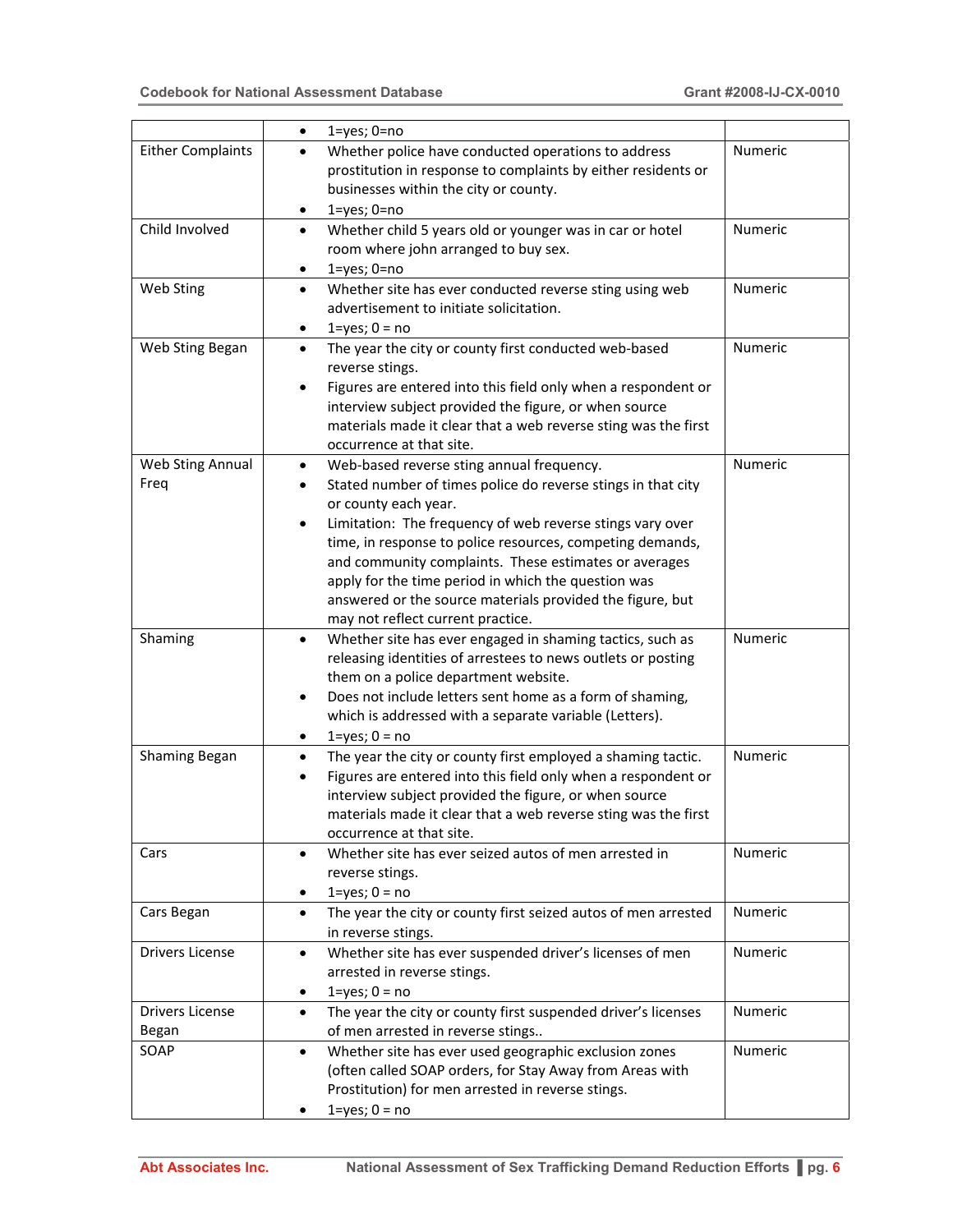| SOAP Began                                    | The year the city or county first began using SOAP orders for<br>$\bullet$<br>men arrested in reverse stings                                                                                                                                                                                                                                                                                                                                            | Numeric |
|-----------------------------------------------|---------------------------------------------------------------------------------------------------------------------------------------------------------------------------------------------------------------------------------------------------------------------------------------------------------------------------------------------------------------------------------------------------------------------------------------------------------|---------|
| <b>Public Education</b>                       | Whether site has ever conducted public education efforts<br>$\bullet$<br>targeting the buyers of sex or the issue of demand for<br>commercial sex.<br>$1 = yes$ ; $0 = no$<br>٠                                                                                                                                                                                                                                                                         | Numeric |
| <b>Public Education</b><br>Began              | The year the city or county first conducted public education<br>$\bullet$<br>efforts targeting the buyers of sex or the issue of demand for<br>commercial sex.<br>Figures are entered into this field only when a respondent or<br>$\bullet$<br>interview subject provided the figure, or when source<br>materials made it clear that a public education effort was the<br>first occurrence at that site.                                               | Numeric |
| <b>Public Education</b><br><b>Annual Freq</b> | Public education program's annual frequency.<br>٠<br>Limitation: frequency of public education efforts vary over<br>$\bullet$<br>time, in response to resources, competing demands, and<br>perceived need. These estimates or averages apply for the<br>time period in which the question was answered or the<br>source materials provided the figure, but may not reflect<br>current practice.                                                         | Numeric |
| Neighborhood<br>Action                        | Whether site has ever had neighborhood or resident-driven<br>$\bullet$<br>activities targeting buyers of sex.<br>$1 = yes$ ; $0 = no$<br>٠                                                                                                                                                                                                                                                                                                              | Numeric |
| Neighborhood<br><b>Action Began</b>           | The year of the site's first known occurrence of<br>$\bullet$<br>neighborhood or resident-driven activities targeting buyers<br>of sex.                                                                                                                                                                                                                                                                                                                 | Numeric |
| Cameras                                       | Whether site has ever used cameras to target buyers of sex.<br>٠<br>$1 = yes$ ; $0 = no$<br>٠                                                                                                                                                                                                                                                                                                                                                           | Numeric |
| Cameras Began                                 | The year of the site's first known occurrence of using<br>$\bullet$<br>cameras to target buyers of sex.                                                                                                                                                                                                                                                                                                                                                 | Numeric |
| Community<br>Service                          | Whether site has ever applied community service<br>$\bullet$<br>requirements to arrested or convicted buyers of sex.<br>$1 = yes$ ; $0 = no$<br>٠                                                                                                                                                                                                                                                                                                       | Numeric |
| Community<br>Service Began                    | The year of the site's first known occurrence of applying<br>$\bullet$<br>community service requirements to arrested or convicted<br>buyers of sex.                                                                                                                                                                                                                                                                                                     | Numeric |
| John School                                   | Whether site has ever implemented a john school program.<br>Sites are counted here if the sex buyers arrested within the<br>city or county have been sent to a john school program. The<br>john school classes do not have to occur in the city or county.<br>Some john schools accept men from multiple jurisdictions;<br>this variable lists the jurisdictions that use a john school for<br>the sex buyers they arrest.<br>$1 = yes$ ; $0 = no$<br>٠ | Numeric |
| John School<br>Began                          | The year the site began using a john school program for<br>$\bullet$<br>arrested sex buyers.                                                                                                                                                                                                                                                                                                                                                            |         |
| John School<br>Annual Frequency               | The number of john school classes held per year.<br>$\bullet$                                                                                                                                                                                                                                                                                                                                                                                           |         |
| John School<br>Program                        | Whether a john school program has ever resided in the city<br>$\bullet$<br>or county. The classes must occur within the site to be listed<br>in this field.                                                                                                                                                                                                                                                                                             |         |